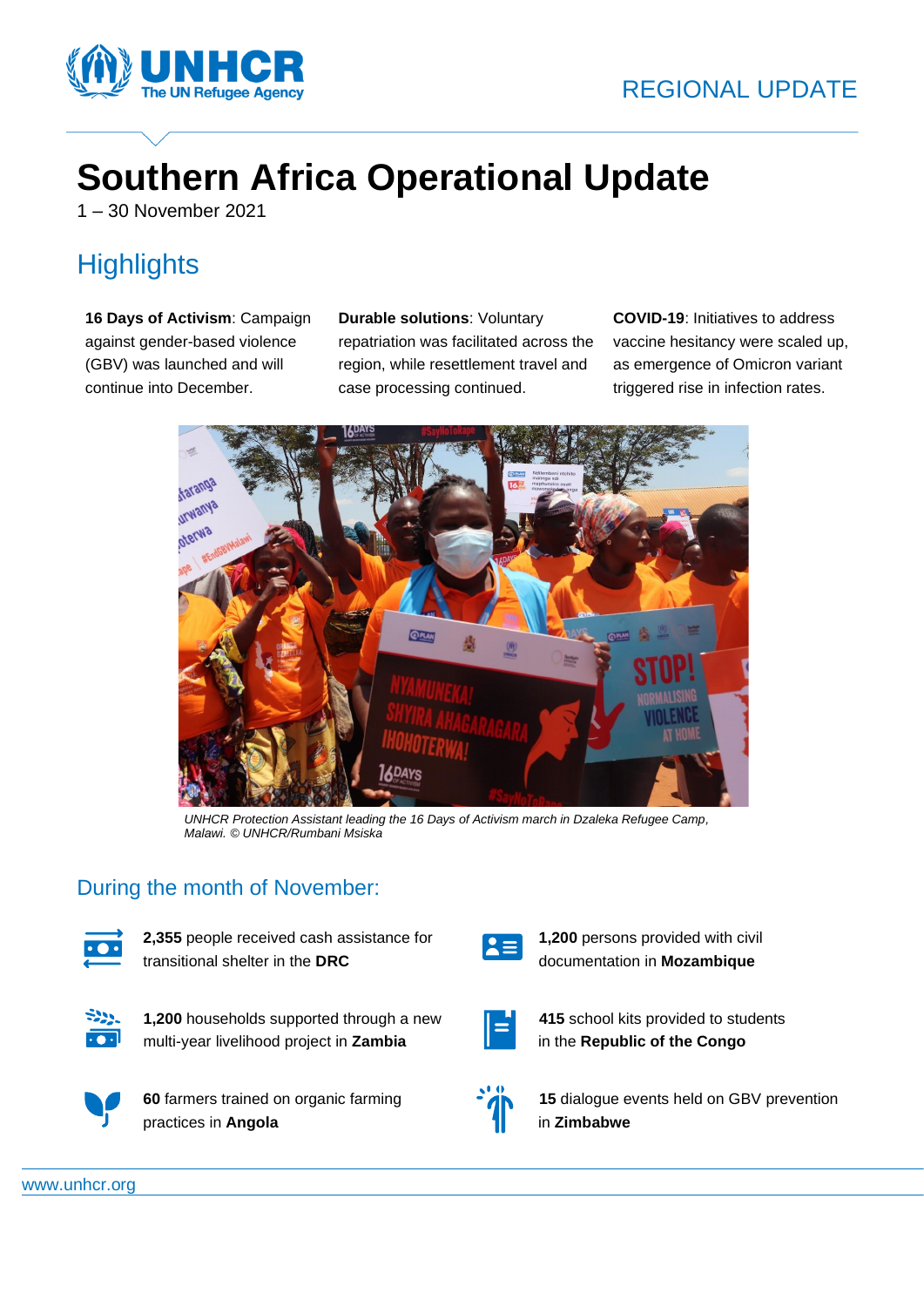

# Persons of concern to UNHCR in Southern Africa



# Operational context: Key developments

**Escalating violence and insecurity in parts of DRC and Mozambique**: In the **DRC**, clashes between armed groups along with attacks against civilians including killings, abductions, and burning of houses has led to new displacement in recent weeks. This includes more than 800 reported displaced households following violence in the Fizi Highlands and in Shabunda territory, South Kivu Province, where UNHCR has provided core relief items. Attacks by armed groups against civilians including IDPs in Djugu territory, Ituri Province, and in Beni and Lubero territories, North Kivu Province, have also resulted in displacement and humanitarian needs. At the same time, access has been increasingly difficult due to the security situation. Meanwhile, in **Mozambique**, Niassa Province has reportedly seen an escalation in violence and insecurity, including kidnappings, burning of homes, and robberies. At the same time, non-state armed groups remain active in Cabo Delgado Province, with reports of attacks on villages in late November in Macomia district, which resulted in deaths and abductions.

**Durable solutions**: In support of durable solutions for refugees and asylum-seekers, UNHCR continued to facilitate voluntary repatriation across the region, while continuing to pursue resettlement opportunities. By the end of November, resettlement submissions by the South Africa Multi-Country Office (**SAMCO**) stood at 867 individuals submitted to seven resettlement countries, with 80 individuals departed in 2021 primarily to Europe, Canada, and Australia. In addition, 656 individuals have been supported to repatriate since beginning of the year, mainly from South Africa and Botswana. In **Zambia**, following a Return Intention Survey conducted among Congolese refugees in Mantapala refugee settlement, preparations for voluntary repatriation have started for an initial 300 refugees. Meanwhile, 681 refugees have departed Zambia between January and November on resettlement to Europe, United States and Canada, including LGBTQI individuals who lived for a year at a safe house in Lusaka. In the **DRC**, between January and November, UNHCR and partners facilitated voluntary returns for a total of 13,141 individuals, including 4,255 Central African refugees from North and South Ubangi provinces, as well as 1,590 Rwandan and 7,296 Burundian refugees from North and South Kivu.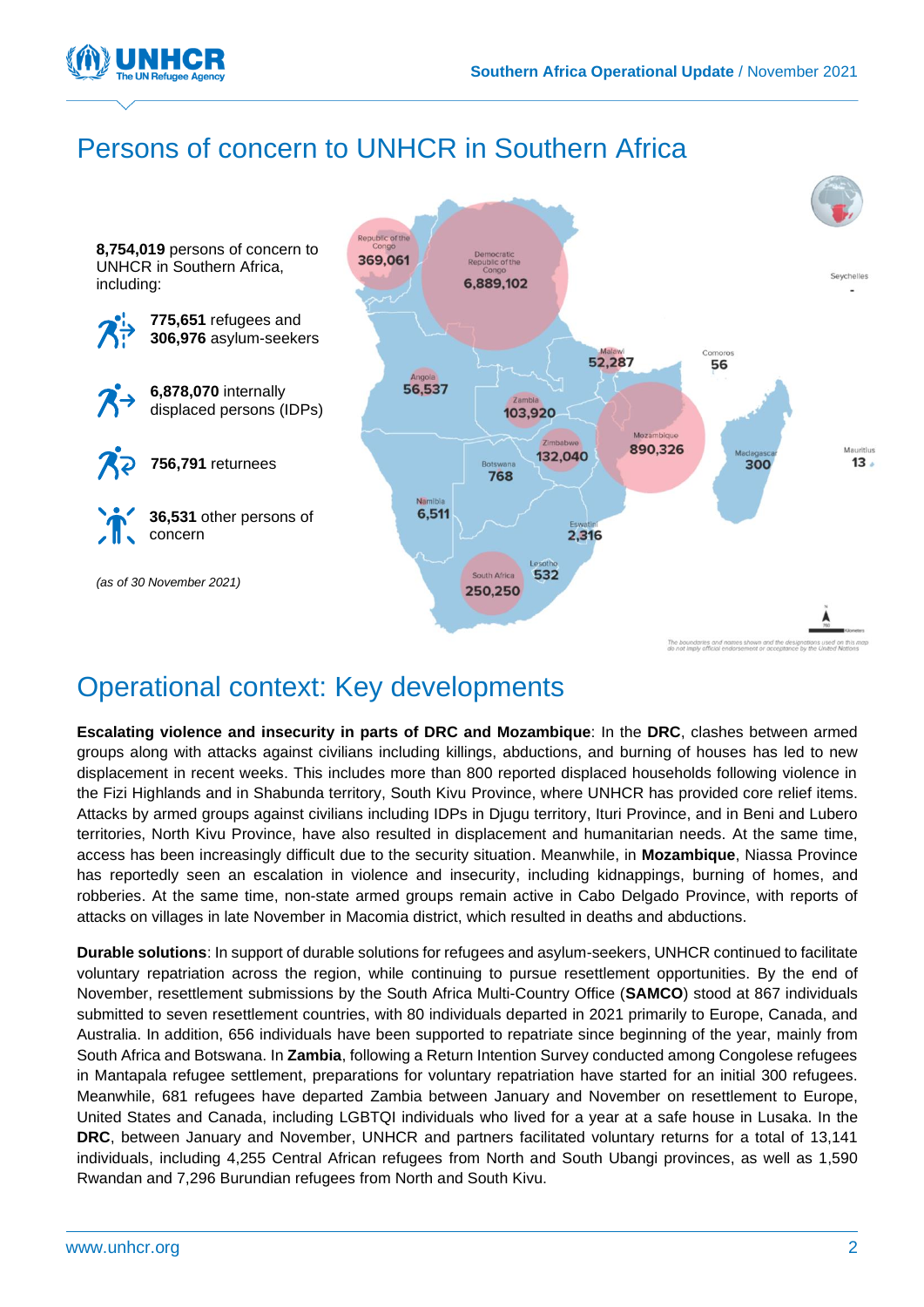

#### Spotlight: 16 Day of Activism against Gender-Based Violence

The 16 Days of Activism against Gender-Based Violence campaign was launched on 25 November. The campaign, which runs annually, is a time to increase awareness and advocacy on the impact of GBV and to renew commitments and actions to prevent, mitigate and respond to it. Forcibly displaced women and girls often face additional and heightened risks of GBV, while age, gender and diversity also play a role in increasing exposure to GBV. Across the region, UNHCR, partners, refugees and communities marked the occasion in different ways.

In **Angola,** awareness-raising sessions were held for women in Luanda, about available mechanisms to help prevent and respond to GBV, while in in Lóvua refugee settlement, activities included information sessions on GBV prevention and response, an exhibition of dresses made by refugee women and girls, and traditional dances. The UNHCR protection team also conducted GBV risk and community resource mapping with 16 community activists to support on related activities. In the **DRC**, UNHCR and partners organized several activities across the country, including radio broadcasts, conferences, debates and awarenessraising in schools and universities to mobilize communities and local actors.

In **Malawi**'s Dzaleka refugee camp, Congolese Leader Cecile Losamandjo Pango spoke during the launch of the campaign. She highlighted the importance of involving refugee women-led organizations in GBV strategy and policy development and recognized the leadership of refugee-led organisations in ending violence against women and girls in the camp. In **Mozambique**, UNHCR organized a march involving over 50 women from local and displaced communities to raise awareness on services available to GBV survivors and referral pathways, which included visiting a Pemba police station, hospital, and social services. In the **Republic of the Congo** door-to-door awareness-raising, discussion groups, testimonies and exhibitions were being rolled out with the participation of refugees and host communities, while in **South Africa,**  UNHCR's partner held an art therapy programme for survivors of violence, and a full day workshop about GBV at local clinic in partnership with the clinical staff.



*Congolese community leader Cecile Losamandjo Pango speaks during the launch of the 16 Days of Activism in Dzaleka refugee camp, Malawi. © UNHCR/Rumbani Msiska*



*Refugees and asylum-seekers in Tongogara refugee camp, Zimbabwe, participate in a "roadshow" with a local radio station to stand united against GBV. © UNHCR/Tinashe Chitate.*

In **Zambia**, UNHCR and partners conducted information dialogues with girls at the transit centre in Lusaka and with GBV community volunteers at an outreach centre. The objective was to discuss drivers of GBV in urban communities and receive proposed solutions from the community. Findings will feed into community outreach programs in 2022. Community awareness activities including a sports day, school outreach and a radio program featuring a refugee survivor of GBV were also being rolled out. In **Zimbabwe**, a "roadshow" facilitated by a local radio station included members of the refugee community presenting songs and dramas highlighting issues related to GBV. There was also a GBV discussion with youth via a WhatsApp group. Walkathons, concerts, dancing, sports tournaments, and mobile help desks were also taking place.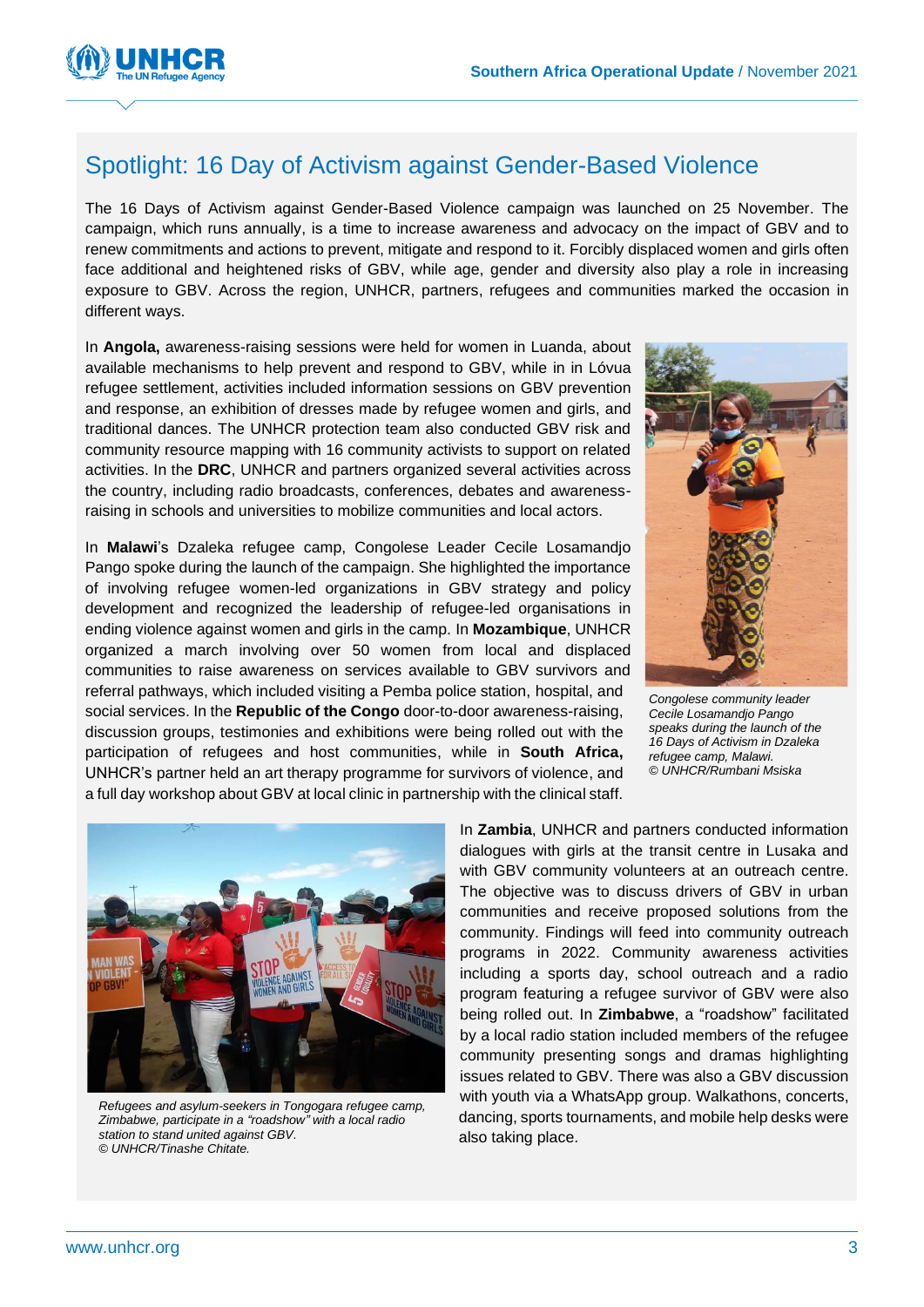

# Operational highlights

### Angola

- **Emergency preparedness:** From 3 to 6 November, UNHCR conducted Portuguese-language emergency preparedness training at the Dundo Field Office, with 50 participants from UNHCR and partner staff. UNHCR is also in the planning phase with the Service for Migration and Foreigners (SME) in Lunda Norte Province, which hosts the Lóvua refugee settlement, to conduct an emergency preparedness training in December for Government staff.
- **Quick impact projects (QIP) in urban areas**: UNHCR initiated QIPs in refugee-hosting communities of the capital Luanda and surrounding areas. This included a project addressing water, sanitation and hygiene (WASH) challenges that were reported by refugee and Angolan families, benefitting 29 individuals from five households. A second QIP was launched supporting eight vulnerable female-headed households with a venue, equipment and material to develop their sewing skills. In addition to their own creations, the women will produce school uniforms for 300 vulnerable children from refugee and Angolan communities.  UNHCR will continue to implement similar QIPs to address urgent needs and foster peaceful coexistence.
- **Organic farming practices**: Sixty refugee farmers were trained to resource recycling, with the aim of promoting ecological balance and conserving biodiversity. Participants learned about improving soil quality by adding compost including animal and green manures, and about crop rotation techniques to increase the farm biodiversity.
- **Environmental protection**: Three environment awareness campaigns were carried out, attended by 80 persons in Lóvua settlement. Participants were educated on alternative and sustainable livelihoods activities and on avoiding destructive practices such as charcoal burning, bush burning related to hunting, and tree cutting, among others.

### Democratic Republic of the Congo

**Shelter and core relief items (CRIs): In North** Ubangi Province, UNHCR and its partner distributed CRI kits including kitchen sets, blankets, jerrycans, mosquito nets, buckets, and mats to 411 Central African refugees who had spontaneously relocated to Sidi village, Bosobolo Territory. There are plans to distribute similar kits to approximately 600 additional households in the area. UNHCR and partners also distributed cash for construction of transitional shelters to 2,533 refugees at the Modale development hub. In North Kivu Province, UNHCR and its partner continued providing shelter assistance for 14,965 people, allowing them to sleep in safety and dignity. During November, 1,123 shelters (446 transitional and 677 emergency



*UNHCR distributes CRIs and dignity kits to displaced persons and the host community in Lubero territory, DRC. © UNHCR/Ibrahima Diane*

shelters) were completed in Rutshuru, Masisi, Lubero and Beni territories. Furthermore, 488 households received CRI kits and 654 women and girls received dignity kits in Kirumba, Miriki and Katinga, Lubero territory. In South Kivu Province, from 8 to 11 November, 7,581 displaced people who fled in October following clashes in Bibokoboko, and vulnerable people from the host community in Fizi territory were provided with basic relief items, including sleeping mats, jerrycans and tarpaulins.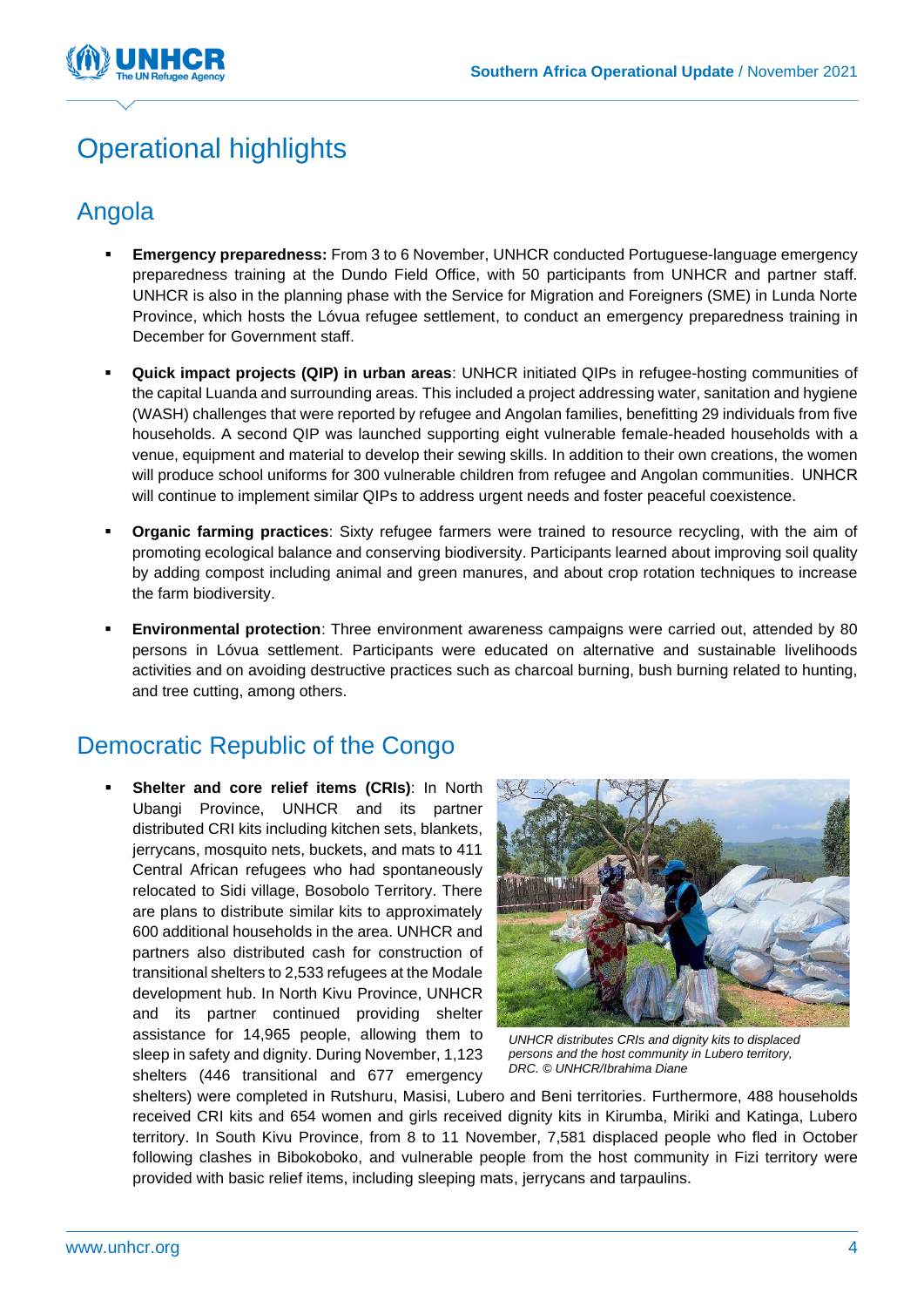

- **Biometric registration and identity cards:** UNHCR continued the biometric registration operation launched in October 2021 in the Kasai region. By the end of November, 35,305 people had been enrolled, including 28,557 people in Tshikapa town, and 6,748 people in Dibelenge territory, Kasai Central Province. Meanwhile, in November, UNHCR and the Government's Commission for Refugees distributed 2,691 refugee identity cards for Central African refugees. This makes a total of 15,360 identity cards distributed in the three northern provinces hosting Central African refugees since the process began in April 2021.
- **Protection monitoring**: In November, UNHCR's protection monitoring partner recorded over 778 protection incidents in North Kivu. Among those, 15 survivors of rape received medical assistance and 55 survivors of other human rights violations were provided with cash assistance to access support services or reunite with their families.
- **Training and workshops**: From November 10 to 12, UNHCR and its partner organized a training-oftrainers workshop in Ituri Province, on prevention and response to sexual exploitation and abuse, as well as community-based complaints mechanisms for 25 focal points from partner organizations. From 23 to 26 November, UNHCR and its partner organized a workshop in Tshikapa for 30 women lawyers from the greater Kasai region, within the context of a socio-economic reintegration project for young women and men and to promote social cohesion between displaced persons and members of the host community.
- *For more detailed reports on UNHCR's work in the Democratic Republic of the Congo, visit [Global Focus.](https://reporting.unhcr.org/drc)*

#### Malawi

- **Training for Government officials:** UNHCR organized a high-level refugee protection workshop for the judiciary targeting Justices of Appeal, Judges of the High Court, and Senior Magistrates. The aim of the workshop was to orient members of the judiciary on applicable principles of international refugee law as well as the Malawi Refugees Act, and to provide guidance on applying the principles when confronted with cases involving refugees. Furthermore, UNHCR together with the Ministry of Homeland Security conducted training for border officials from the country's three regions, drawn from the Malawi Police Service, the Department of Immigration, and the Malawi Prison Service. Participants were trained on refugee law and relevant legal instruments, and were provided with examples of ration cards, refugee identification cards and exit permits to familiarize them with these official documents.
- **Registration**: In November, 400 people were individually registered, including 265 new arrivals and 135 new-born babies. Most new arrivals were from Democratic Republic of Congo's South Kivu Province. Congolese refugees remain the largest population among refugees in Malawi, followed by those from Burundi and Rwanda.

#### Mozambique

**Civil documentation**: UNHCR, along with the Catholic University of Mozambique (UCM), the Provincial Civil Registration Services, and civil society representatives held a ceremony on 26 November to distribute 100 ID cards, which were among the 1,200 provided in the Mahate community in November. Since December 2020, UNHCR and UCM provided legal support and assistance to more than 15,000 people from displaced and host communities in Cabo Delgado to access civil documentation, which is an important protection measure particularly for IDPs.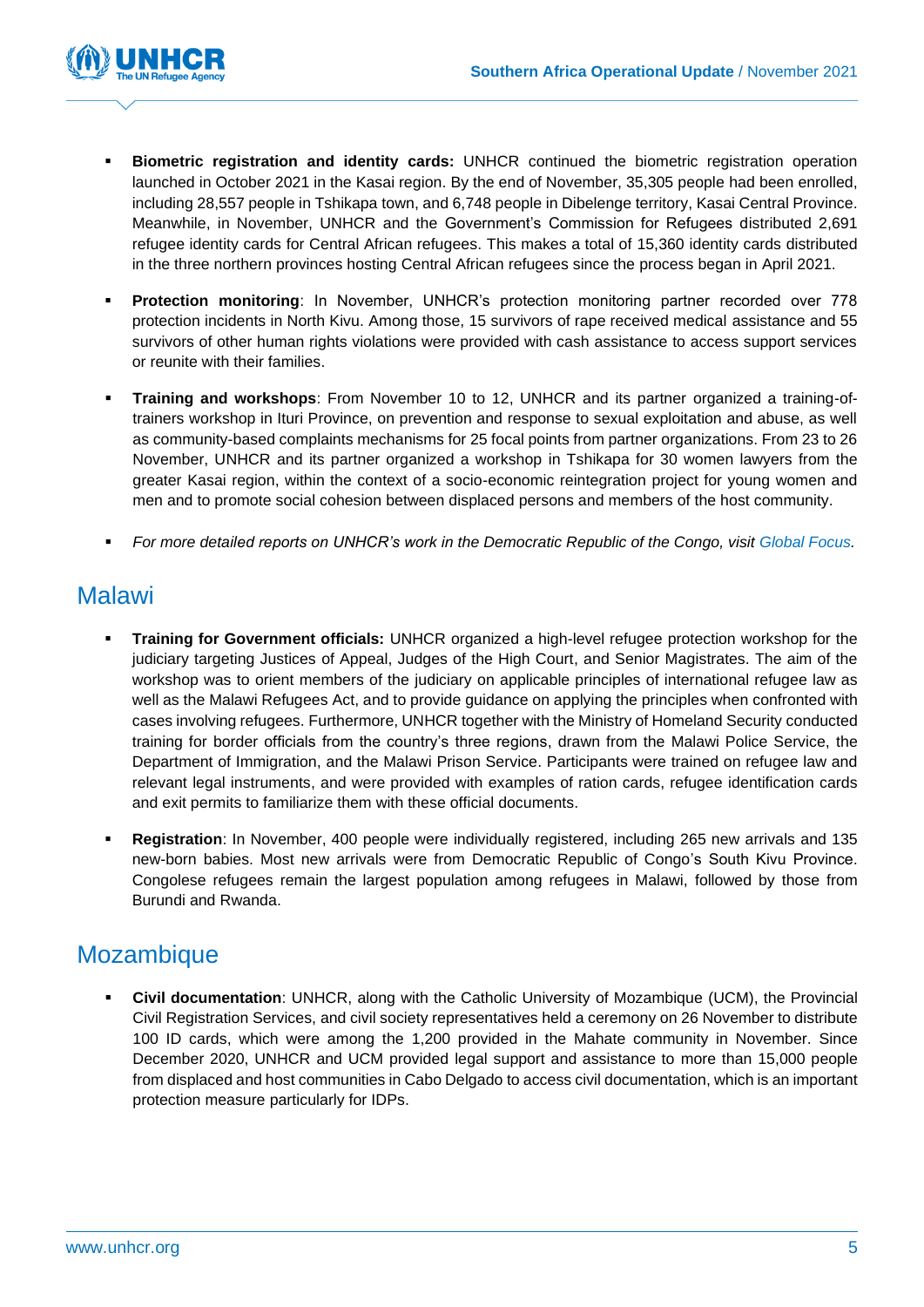

- **Inter-agency mission to Quissanga district:** On 19 and 20 November the Protection Cluster and UNHCR joined an inter-agency mission to Tandanyague village, Quissanga district, in Cabo Delgado Province. While there, UNHCR conducted protection monitoring, consulting with 60 families and identifying high risks of GBV and sexual exploitation and abuse. A significant number of persons with heightened vulnerabilities were also identified, including elderly people, people with disabilities, mental, and chronic health conditions, and pregnant women without access to basic services. Protection monitoring serves to ensure referral to services for persons in need and informs planning for protection programming in affected communities.
- **Assistance to persons with disabilities**: UNHCR's partner completed data collection on people living with disabilities in Mueda and Montepuez districts of Cabo Delgado Province, and met with local authorities in Montepuez and Pemba districts to explain ongoing activities. In Pemba, five community activists were appointed to identify people with disabilities in different neighbourhoods, and 57 people with physical disabilities were idented, along with 32 people with visual disabilities. These individuals will be assessed to receive specialized services and assistive devices. Additionally, 14 protection focal points and 18 youths were trained on identification and inclusion of persons with disabilities.
- **Shelter and CRIs in Cabo Delgado Province**: UNHCR and its partner distributed CRIs benefitting 1,900 people at IDP sites in Chiure district from 17 to 18 November. The distribution included sleeping mats, blankets, buckets, mosquito nets and jerry cans. Furthermore, in Mueda, the UNHCR's partner finalized a list of beneficiaries for 115 transitional shelters. Shelter distribution and construction of transitional shelters in Ntokota IDP site was ongoing in November, while construction of 137 shelters in Mararange and Mirate IDP sites was also underway.
- *For more detailed reports on UNHCR's work in Mozambique, visit [Global Focus.](https://reporting.unhcr.org/mozambique)*

### Republic of the Congo

- **Participatory assessment: UNHCR and** partners conducted participatory assessments in the context of UNHCR's Age, Gender and Diversity approach. This community-based approach allows UNHCR and partners to listen to persons of concern to identify their protection risks and assistance needs and adapt the response planning accordingly. Twenty households were visited during this process in mid-November.
- **Child protection outreach:** In Bouemba, Plateaux department, UNHCR trained 20 community leaders and teachers about violence prevention and child protection from 3 to 5 November. Community workers also held two awareness sessions on the rights of the child through a door-to-door approach at the



*UNHCR staff and partners conducting participatory assessment through a door-to-door approach in the Republic of the Congo. © UNHCR/N. Raphael*

Bouemba site, reaching 73 people. Additionally, 80 households of 321 people were reached by community workers in Moungoungui, Moualé, Thanry, Lombo and Ikpengbélé on the importance of registering new births to the civil registry for birth certificates.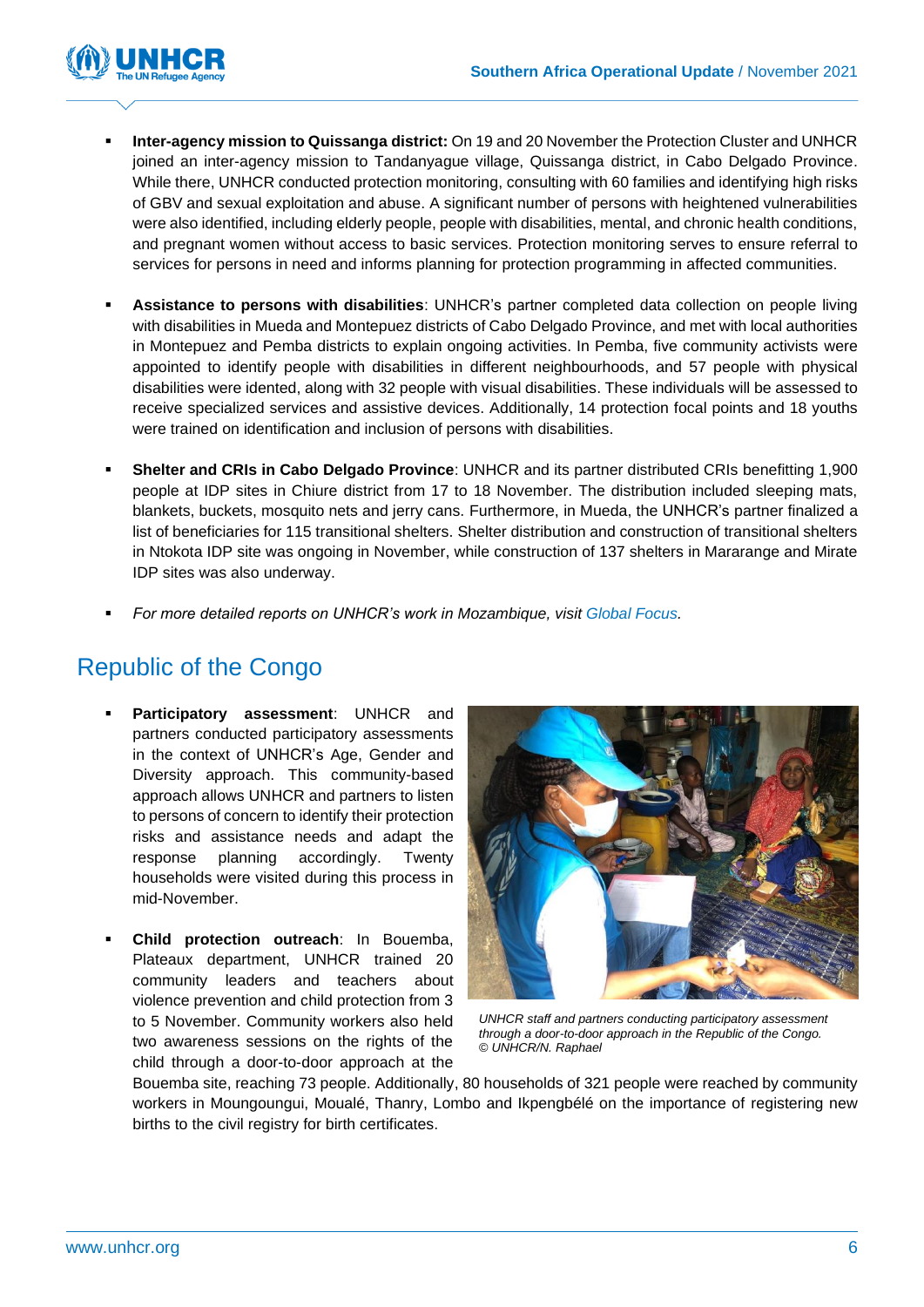

- **Education materials**: UNHCR and its partners provided teaching materials to schools, and distributed school kits benefitting more than 400 for students. This includes school kits for 48 asylum-seeker and host community students in Bouemba, Plateaux department, who passed the primary final exam in June; and 367 refugee and host community students in Moungoungui and Ikpengbélé, Likouala department. The school kits included uniforms, mathematics toolboxes, school bags, notebooks, solar lamps, pens, rulers and other school supplies.
- **Health and nutrition support**: A total of 1,611 people benefited from medical consultations in UNHCRsupported health facilities across the country. Malaria was the main cause of morbidity, accounting for 49 per cent of the cases. UNHCR's health partner conducted awareness-raising for 53 people about HIV/AIDS in Bouemba, with 32 participants, including 18 asylum-seekers taking voluntary HIV tests. Nutritional screening was also conducted for more than 125 children aged 6 to 59 months in the Likouala and Plateaux departments, 42 of whom were admitted to the nutrition programme for treatment.

#### South Africa Multi-Country Office (SAMCO)

Botswana, Comoros, Eswatini, Lesotho, Madagascar, Mauritius, Namibia, Seychelles and South Africa

- **Preventing statelessness in Eswatini**: The Kingdom of Eswatini launched a nation-wide exercise on 4 November to register and document undocumented people. The launch included a three-day pilot exercise during which 288 documents were issued, including 119 birth certificates, 116 national identity documents and 53 travel documents. The exercise will also identify stateless people and those at risk of statelessness for targeted interventions and solutions. Meanwhile, UNHCR staff conducted a week-long mission to Eswatini beginning 29 November as a lead-up to UNHCR's High-Level Officials Meeting, taking place in December. The UNHCR delegation met with Government officials to take stock of progress towards meeting pledges made by Eswatini to end statelessness.
- **Participatory assessments in South Africa and Namibia**: UNHCR staff in South Africa conducted participatory assessments in refugeehosting communities in the Western Cape and Northern Cape Provinces, with 51 and 88 participants, respectively. Among the groups were single men and women, community leaders, and business owners, with nationalities including Congolese, Somali, Burundian and Rwandan. UNHCR also conducted participatory assessments in Namibia's Osire refugee settlement and in the capital, Windhoek. Eight focus groups – six in Osire and two in Windhoek – were conducted including with 12- to 17-year-



*UNHCR conducting participatory assessment in Kuruman, Northern Cape, South Africa © UNHCR/Makgona Malatjie*

olds, the elderly, community leaders, and with the business community. The assessments, in line with UNHCR's AGD approach, will inform protection and assistance planning in the coming year.

▪ **High-level meetings in Lesotho**: UNHCR SAMCO Representative met with the Lesotho Home Affairs Minister in the capital, Maseru. The meeting focused on strengthening protection and assistance to refugees and asylum-seekers in Lesotho, including operationalisation of a protection and solutions hub offering for refugees and asylum-seekers. Following the meeting, the UNHCR Representative joined the Deputy Homes Affairs Minister and the Principal Secretary at a piece of land made available for use by both refugees and host communities. The land has been made available in fulfilment of the Kingdom's pledge at the 2019 Global Refugee Forum.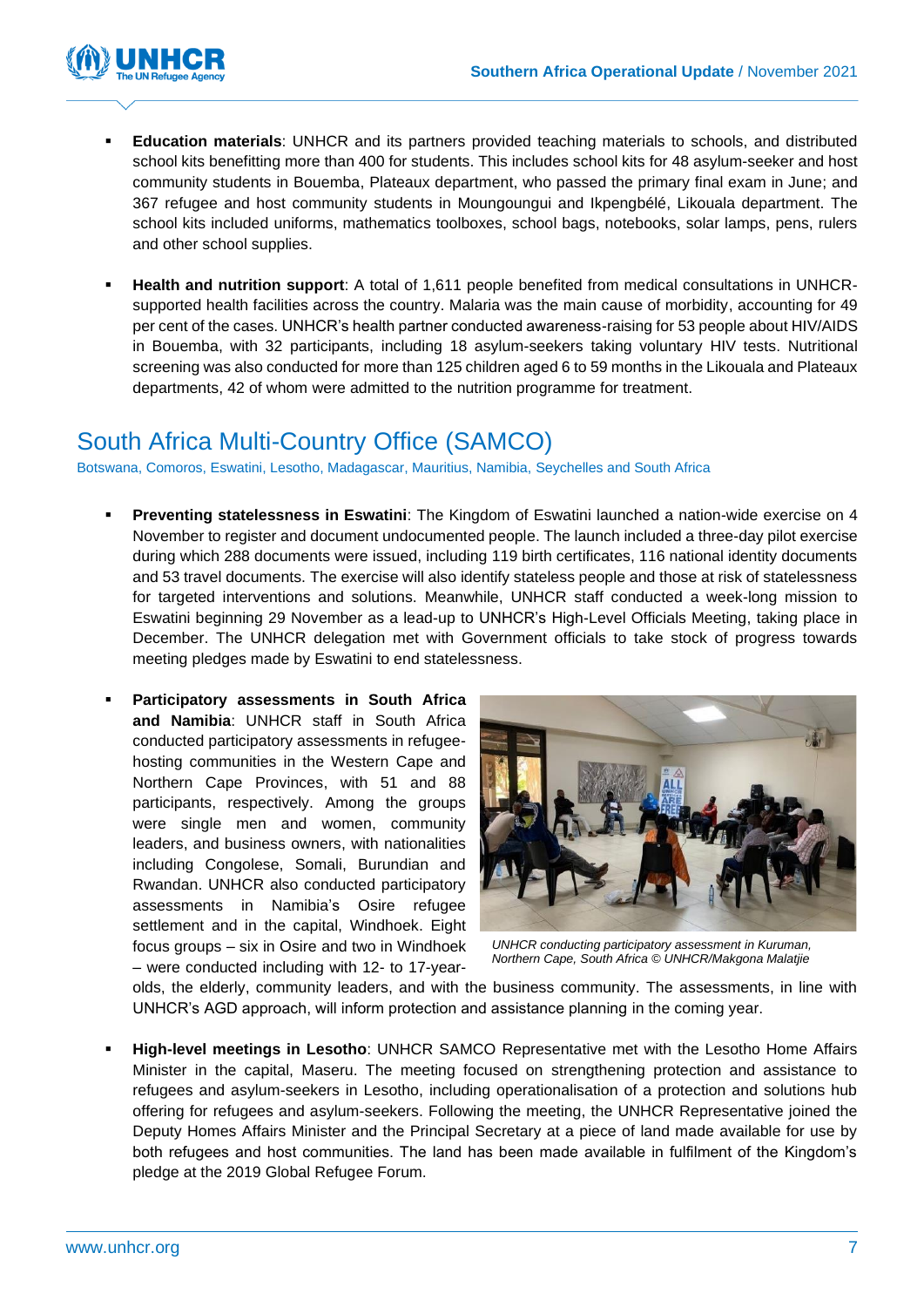

### Zambia

- **Combatting misinformation: UNHCR held consultations with refugees as the first step of the Community**led Online Misinformation and Rumour Management Innovation Project. Different groups of refugees, including community leaders, youth leaders, schoolchildren, and men and women networks participated in the consultation. The project will set up a system to ensure rumours are addressed, misunderstandings are clarified, and correct information is disseminated using various media, including social media platforms. The project will complement and reinforce the existing mechanisms on accountability to affected populations in the refugee settlements, which include help desks, complaint boxes, and hotlines.
- **Livelihood support**: UNHCR's partner launched a new multi-year (2021-2024) livelihoods project in Meheba and Mantapala refugee settlements. The Ultra Poor Graduation (UPG) model project will benefit 1,200 households and an estimated 5,600 individuals. Adopting the graduation model, the project will support beneficiaries with a package of interventions focused on financial inclusion, social empowerment, social protection and livelihoods promotion. Implementation of activities began in November and forms part of the five-partner Poverty Alleviation Coalition initiative, convened and facilitated by UNHCR. The coalition will continue to seek donor support to reach the remaining 4,800 households out of the targeted 6,000.
- **ERIM Child protection training**: UNHCR, in cooperation with other stakeholders, conducted training in Kaoma, Solwezi and Nchelenge. The training targeted personnel from the Ministry of Community Development and Social Services, the Immigration Department, the Zambia Police Service, the Zambia Correctional Service, among others, with the aim of strengthening the capacity of district teams to address cases of children on the move, reinforce alternative care systems in the settlements, and strengthen the provision of gender sensitive support to children on the move. Sixty-six stakeholders across the three districts participated.

### **Zimbabwe**

- **GBV dialogues:** Thirteen dialogues on "Engaging Men and Boys in Accountable Practices took place during the month. In addition to men and boys, sessions included participation from girls and women, with one dialogue session focused on 50 women from diverse religious background. The latter session stood out as it marked the first mass participation of women of Islamic faith in GBV dialogues. Furthermore, as part of the Safe from the Start Project, UNHCR organized two events in November, including a policy dialogue and a GBV Tango Talk. The policy dialogue, which focused on ending violence against women and girls, was attended by delegates from various Ministries, Chipinge Rural District Country, Tongogara community leaders and UNHCR's partners. The Tango Talk was held with 100 persons of concern to discuss the prevalent forms of GBV in the community, existing programmes and community-based structures, GBV referral pathway, and the role of the police in investigating and referring sexual crimes.
- **Resettlement information**: UNHCR held open-air townhall meetings to disseminate information and correct misinformation regarding protection and resettlement activities. The townhall meetings also provided a platform for persons of concerns to ask and have their questions answered.
- **Livelihood support:** A third batch of broiler chicken was provided to producer groups. UNHCR and its partner are still providing minimal support, including transport and technical support, to the groups who are otherwise self-sustaining. To date the two producer groups have restocked with 1,100 birds and procured feed and drugs to sustain the birds throughout their growing period. The strategy has been employed to progressively reduce assistance to reduce reliance on external support as producer groups take charge of their livelihoods and move toward economic stability.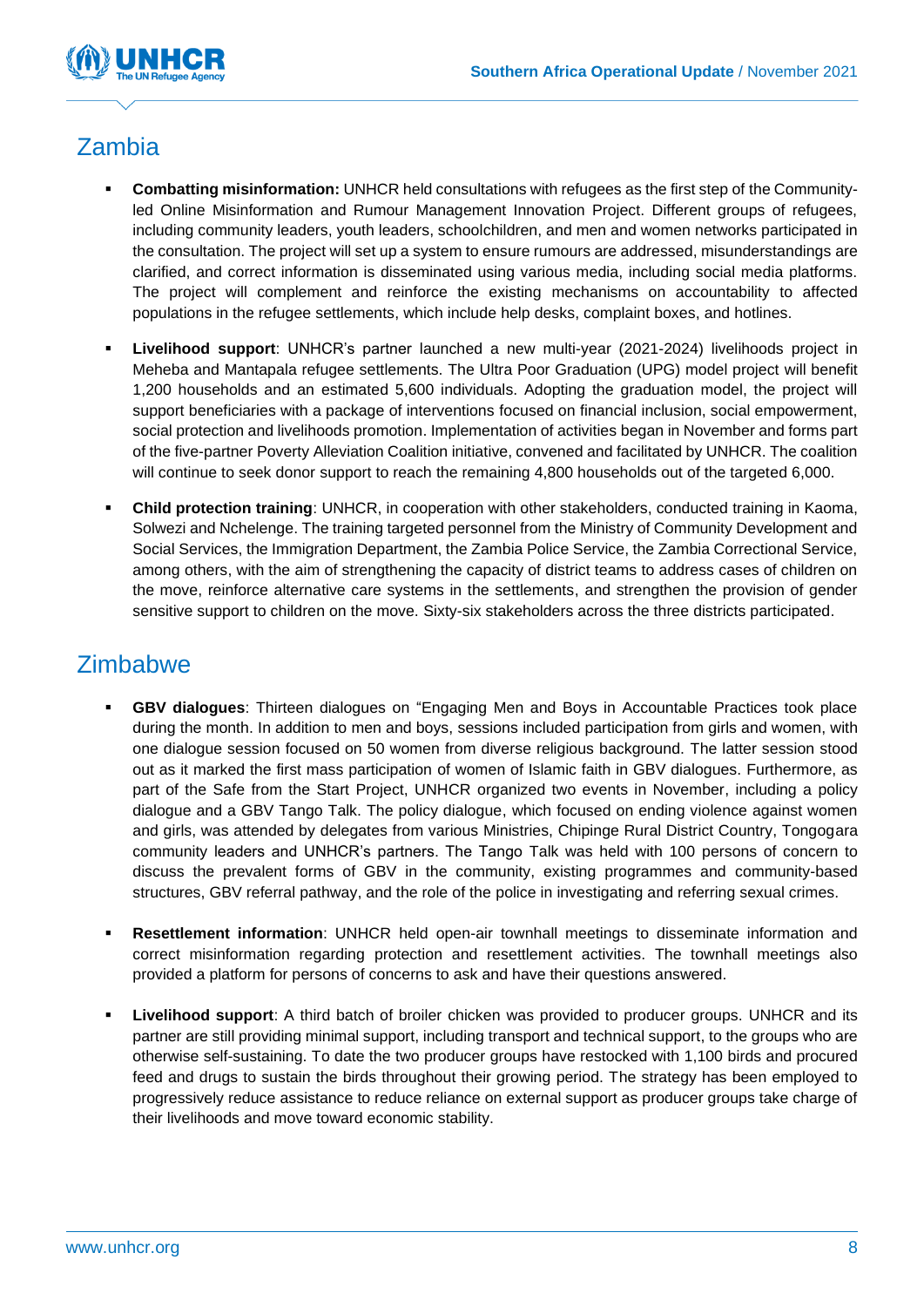

### Story from the field: Gender-based violence survivors learn to rebuild engines as they rebuild lives

Therese\* draws a small crowd of curious onlookers as she kneels before the rusty, broken-down engine of a truck in the outskirts of Kananga in the Democratic Republic of the Congo's Kasai Central province.

While she may appear out of place in the traditionally male-dominated field of auto-mechanics, it was in a mechanic's garage that she first found hope again after surviving a brutal sexual assault, and its aftermath.

A vocational training programme, sponsored by UNHCR, gives survivors like Therese the tools to be financially independent and self-reliant. After nearly eight months of training, Therese is now able to drive a



*Therese\* inspects the engine of a broken-down truck in Kananga, Democratic Republic of the Congo. © UNHCR/Vittoria Moretti*

car, and knows how to dismantle and repair engines, tires and brakes. After her graduation, she plans to start a car mechanic business with some of the other women in the programme.

Since 2020, almost 400 survivors and people at risk of gender-based violence in the Kasai and Kasai Central provinces have received assistance from UNHCR and its partners through vocational training in different sectors. However, much remains to be done to combat sexual violence in a region where it remains part of a cycle of recurring conflict and insecurity.

*Read the full story and watch the video [here.](https://www.unhcr.org/afr/news/stories/2021/12/61b3015d4/gender-based-violence-survivors-learn-rebuild-engines-rebuild-lives.html)* 

*\* Name changed for protection reasons*

# COVID-19

There were 4,149,790 reported cases of COVID-19 in the 16 countries of the Southern Africa region as of 30 November. While the month began with a downward trend in reported cases, many countries began recording an increase in cases toward the end of the month, attributed in part to the emergence of the Omicron variant. Some 1,085 cases of COVID-19 have been reported among persons of concern to UNHCR since reporting began in 2020. Lack of testing facilities and reliance on voluntary reporting in urban areas means that case numbers may be higher. While several countries in the region were removed from international travel "red lists" in October, the emergence of the Omicron variant, first identified through genome sequencing in South Africa, resulted in new travel restrictions placed on several countries in the Southern Africa region.

The vaccination rollout continues across the region. As of 29 November, more than 16,000 persons of concern to UNHCR confirmed receiving at least one dose, with more than 6,000 being fully vaccinated. These numbers mainly reflect people in camps and settlements as it is difficult to track vaccination in urban areas. At the same time, vaccine hesitancy continues to compromise vaccine uptake. UNHCR sees it as critical to intensify efforts to address hesitancy and is running awareness-raising programmes across the region, with a focus on areas where misinformation is contributing to slow vaccine uptake. COVID-19 response highlights from November include:

**Democratic Republic of the Congo: UNHCR** distributed 5,338 surgical masks to persons of concern, host community, and humanitarian staff, and screened 37,754 people for COVID-19 in Biringi, Bele and Meri sites, in Haut-Uele and Ituri Provinces. UNHCR also continued to reinforce the Government's prevention